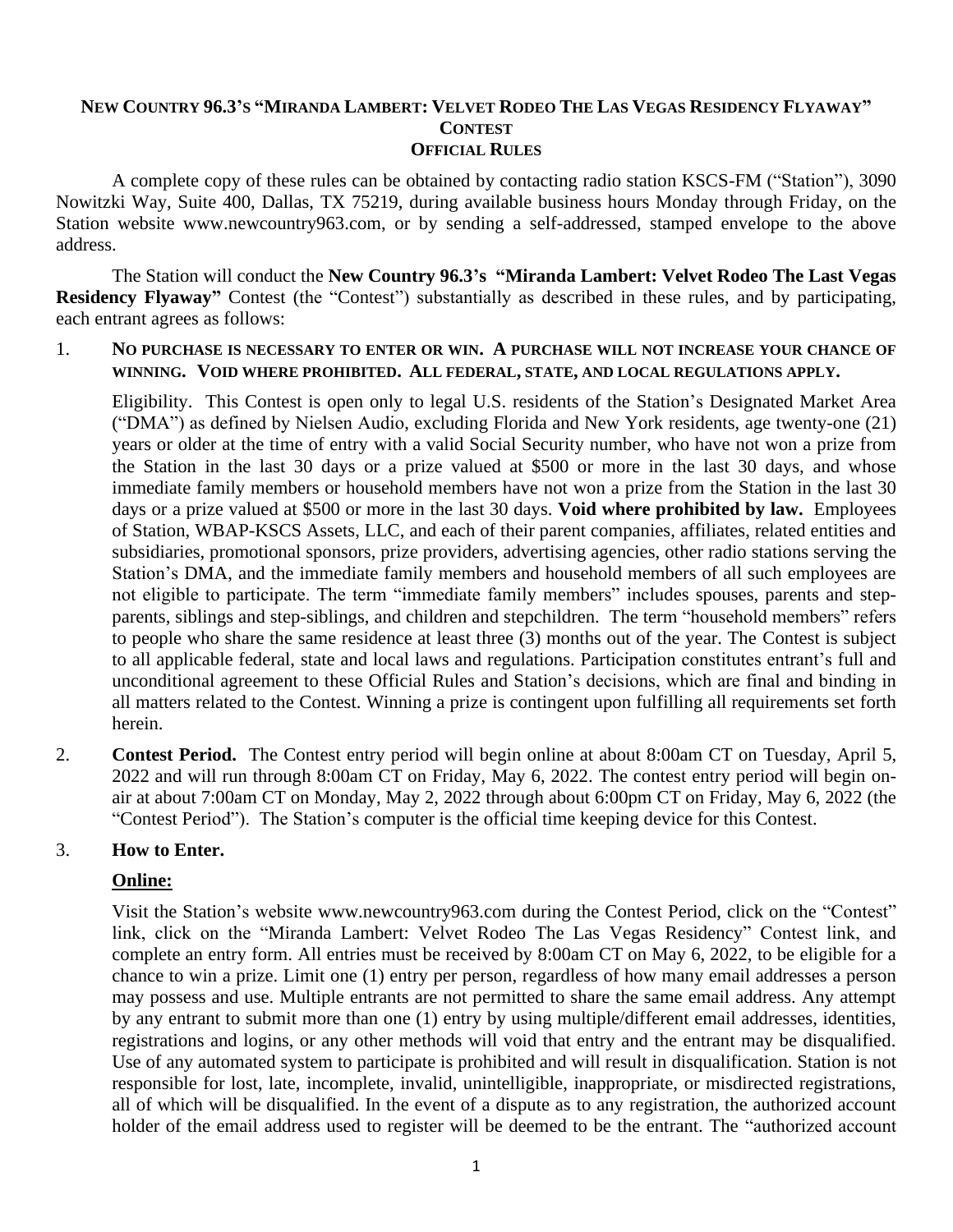holder" is the natural person assigned the telephone number by the wireless carrier or an email address by an Internet access provider, online service provider or other organization responsible for assigning email addresses for the domain associated with the submitted address. Potential winner may be required to show proof of being the authorized account holder. All entries become the sole and exclusive property of Station and will not be returned. Station reserves the right to contact entrants and all other individuals whose email address is submitted as part of this promotion. No mail-in entries will be accepted.

**On-Air:** Listen to the Station weekdays during the Contest Period. When the Station plays the "cue-tocall" sounder, at about 7:30am CT, 1:30pm CT and 5:30pm CT, listeners must call the Station at 888- 787-1963. Caller nine (9), or any other caller number announced at the time of the "cue-to-call", to the Station, as determined by the Station in its sole discretion, will win the prize after providing the Station the winning listener's name and phone number, subject to verification and compliance with these Contest Rules, and will be entered for a chance to win the grand prize. *Time Delay Between Over-the-Air Analog Signal and Internet Broadcast:* Due to the time delay that exists between the Station's analog over-the-air signal and the Station's online webcast, listeners who listen to the Station online may hear the cue to call later than listeners listening to the Station's analog over-the-air signal. As a result, the odds of an online listener entering this Contest on-air may be diminished.

4. **Online Winner Selection.** On or about 8:00am CT on Friday, May 6, 2022, Station will select one (1) potential winner in a random drawing from among all valid entries received by Station during the Contest Period. Each winning entrant will be contacted using the email address and/or telephone number provided with the entry and may be awarded the prize (subject to verification of eligibility and compliance with the terms of these rules). Station's decisions as to the administration and operation of the Contest and the selection of the potential winner are final and binding in all matters related to the Contest. Failure to respond to the initial verification contact within three (3) days of notification or failure to claim the prize within three (3) days of verification as a winner will result in disqualification and forfeiture of the prize.

**Grand Prize Winner Selection.** On or about 10:00am CT on Monday, May 9, 2022, Station will select one (1) potential grand prize winner in a random drawing from among all valid entries received by Station during the Contest Period. The winning entrant will be contacted using the email address and/or telephone number provided with the entry and may be awarded the prize (subject to verification of eligibility and compliance with the terms of these rules). Station's decisions as to the administration and operation of the Contest and the selection of the potential winner are final and binding in all matters related to the Contest. Failure to respond to the initial verification contact within one (1) day of notification or failure to claim the prize within three (3) days of verification as a winner will result in disqualification and forfeiture of the prize.

5. **Verification of Potential Winner.** THE ELIGIBILITY OF ALL POTENTIAL CONTEST WINNERS IS SUBJECT TO VERIFICATION BY STATION WHOSE DECISIONS ARE FINAL AND BINDING IN ALL MATTERS RELATED TO THE CONTEST. The potential winner must continue to comply with all terms and conditions of these Official Rules, and winning is contingent upon fulfilling all requirements. The potential winner may be notified by email and/or telephone call after the date of random drawing and/or winner determination. The potential winner will be required to sign and return to Station, within three (3) days of the date notice is sent, an affidavit of eligibility and a liability/publicity release (except where prohibited) to claim the prize, if applicable. A winner who returns the affidavit of eligibility and liability/publicity release will be deemed to have accepted the contest prize and thereafter will not be permitted to rescind their acceptance of the prize and/or return the prize. If a potential winner cannot be contacted, fails to sign and return the affidavit of eligibility and/or the liability/publicity release within the required time period (if applicable), or if the prize or prize notification is returned as undeliverable, potential winner forfeits prize. In the event that the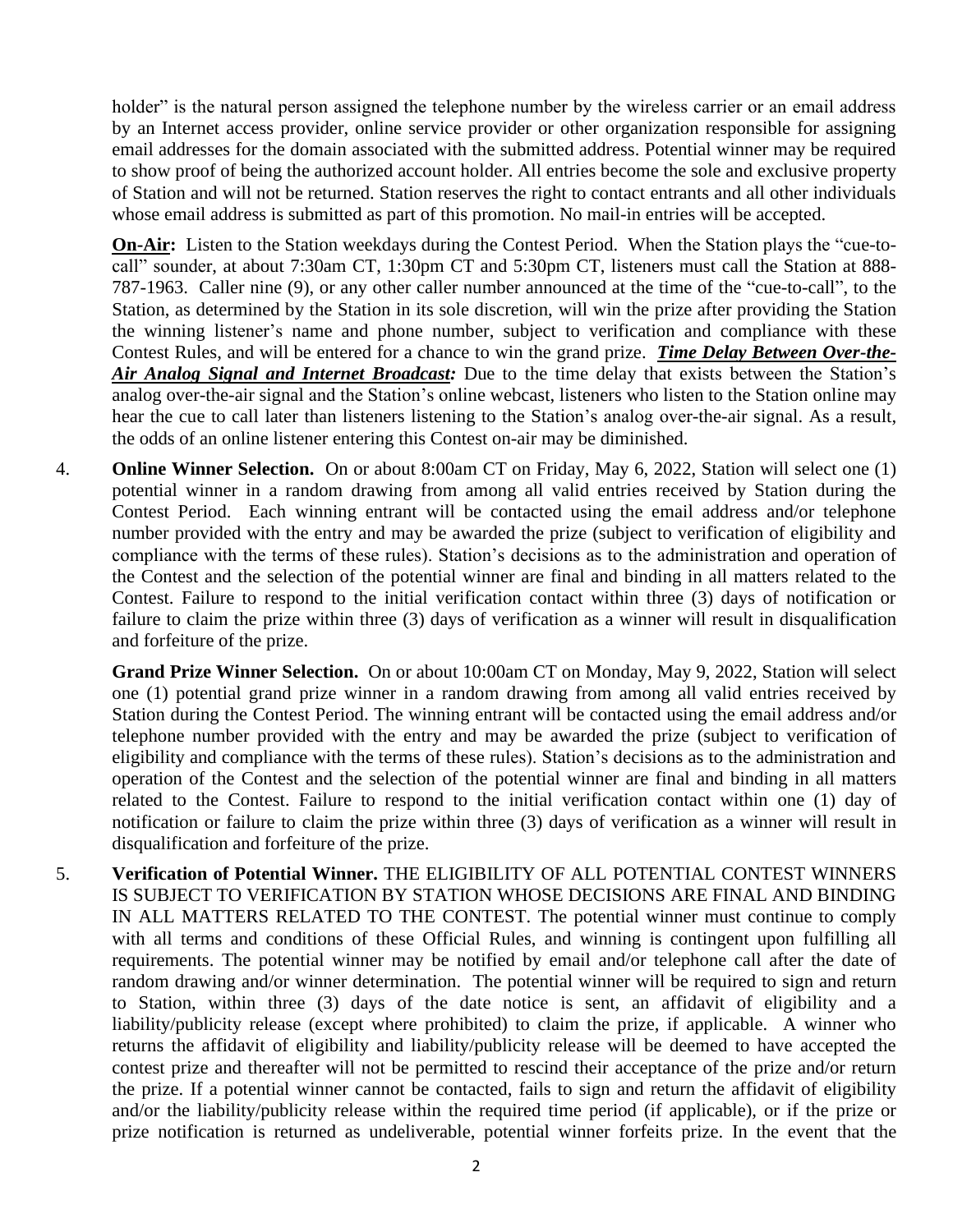potential winner of a prize is disqualified for any reason, Station may award the applicable prize to an alternate winner by random drawing from among all remaining eligible entries. Unclaimed prizes may not be awarded.

6. **Prizes.** Sixteen (16) prizes will be awarded in this Contest. Each winner will receive: one (1) pair of tickets to see Miranda Lambert at Dos Equis Pavilion in Dallas, Tx on May 7, 2022.

The approximate retail value ("ARV") of each prize is sixty dollars (\$60.00).

**Grand Prize.** One (1) grand prize will be awarded in this contest. The grand prize winner will receive a trip for two (2) people (the winner and a guest) to Las Vegas, NV to include: (i) round-trip coach airfare for winner and one guest; (ii) two (2) nights single-room, double-occupancy hotel accommodations at Planet Hollywood in Las Vegas; two (2) tickets to Miranda Lambert: Velvet Rodeo The Las Vegas Residency.

The approximate retail value ("ARV") of the grand prize is one thousand five hundred dollars (\$1,500.00).

## **TOTAL ARV OF ALL CONTEST PRIZES IS: TWO THOUSAND NINE HUNDRED FORTY DOLLARS (\$2940.00)**

**For entry to the prize event(s), each event attendee may be required to show valid proof of vaccination against the COVID-19 virus and/or valid proof of a negative test for the COVID-19 virus within 72 hours (or such other time as the event organizers require) prior to the event(s). Event attendees are encouraged to check event organizer websites prior to attending event(s) for up-to-date attendance requirements.**

Winner is responsible for all taxes associated with prize receipt and/or use. Odds of winning a prize depend on a number of factors including the number of eligible entries received during the Contest Period and listeners participating at any given time.

There is no substitution, transfer, or cash equivalent for prizes, except that the Station may, in its sole discretion and to the extent permitted by law, substitute prizes of comparable value or cash. The prizes are expressly limited to the item(s) listed above and do not include taxes, gratuities or any other expenses. Any tickets and/or gift certificates/cards awarded as part of a prize will be subject to the terms and conditions set forth by the issuer and are valid only on the date(s) printed on the tickets or gift certificates/cards. Other restrictions may apply.

Travel dates are not transferrable. Winner and guest must travel on the same itinerary.Winner's guest must be eighteen (18) years of age or older. Prize is non-transferable and no substitution will be made except as provided herein in the Station's sole discretion.

If any prize or a portion of any prize is postponed, cancelled, or otherwise unavailable due to disease, epidemic, pandemic, quarantine, any acts of government and/or any reason that is beyond the control of Station or any Sponsor, then no substitution shall be provided. Station and any Sponsors make no representation or warranty about the safety of any prize. By accepting and using a prize, each winner acknowledges and assumes all risks of accepting and using the prize, and any other risks associated with the prize.

7. **Entry Conditions and Release.** By entering, each entrant agrees to: (a) comply with and be bound by these Official Rules and the decisions of the Station, which are binding and final in all matters relating to this Contest; (b) release and hold harmless Station, Cumulus Media New Holdings Inc., and each of their affiliated companies, participating sponsors, the prize suppliers and any other organizations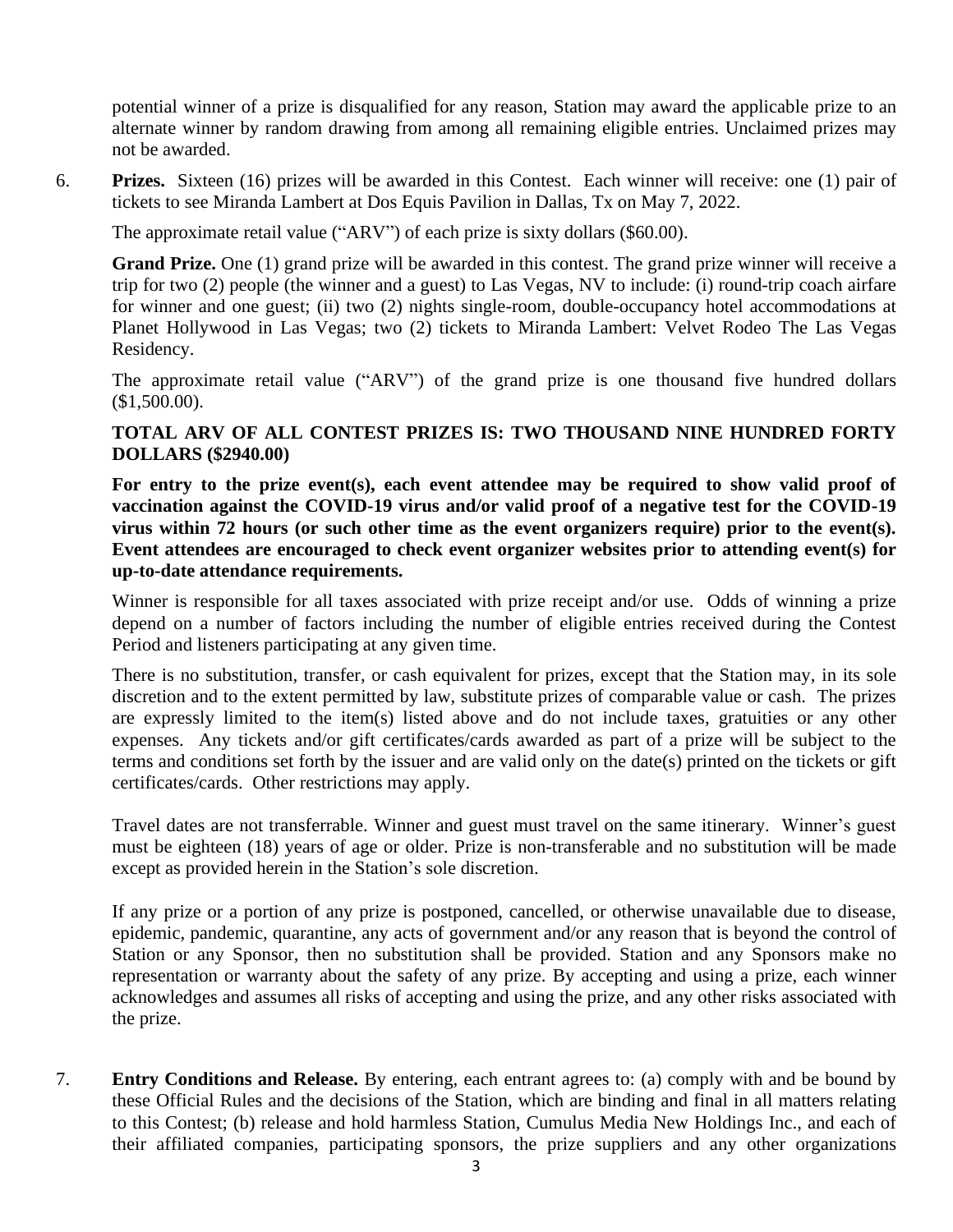responsible for sponsoring, fulfilling, administering, advertising or promoting the Contest, and each of their respective past and present officers, directors, employees, agents and representatives (collectively, the "Released Parties") from and against any and all claims, expenses, and liability, including but not limited to negligence and damages of any kind to persons and property, including but not limited to invasion of privacy (under appropriation, intrusion, public disclosure of private facts, false light in the public eye or other legal theory), defamation, slander, libel, violation of right of publicity, infringement of trademark, copyright or other intellectual property rights, property damage, or death or personal injury arising out of or relating to a entrant's entry, creation of an entry or submission of an entry, participation in the Contest, acceptance or use or misuse of prize (including any travel or activity related thereto) and/or the broadcast, exploitation or use of entry; and (c) indemnify, defend and hold harmless the Released Parties from and against any and all claims, expenses, and liabilities (including reasonable attorneys' fees) arising out of or relating to an entrant's participation in the Contest and/or entrant's acceptance, use, non-use or misuse of the prize.

- 8. **Publicity.** Participation in the Contest constitutes entrant's consent to use by the Station and its agent of entrant's name, likeness, photograph, voice, opinions, entry, and/or biographical information (including hometown and state) for promotional purposes in any media, worldwide, without further payment or consideration, unless otherwise prohibited by law.
- 9. **Taxes.** All State, Local, Federal and/or other taxes, duties, tariffs, title fees, licensing fees, or other fees for prizes awarded become the sole responsibility of the winner. All those who win a prize or prizes valued \$600 or more in any given year will be issued an IRS Form 1099 to report their winnings.
- 10. **General Conditions.** Station reserves the right to cancel, suspend and/or modify the Contest, or any part of it, if any fraud, technical failures or any other factor beyond Station's reasonable control impairs the integrity or proper functioning of the Contest, as determined by Station in its sole discretion. Station reserves the right in its sole discretion to disqualify any individual it finds to be tampering with the entry process or the operation of the Contest or to be acting in violation of these Official Rules or acting in an unsportsmanlike or disruptive manner. Any attempt by any person to deliberately undermine the legitimate operation of the Contest may be a violation of criminal and civil law, and, should such an attempt be made, Station reserves the right to seek damages from any such person to the fullest extent permitted by law. Station's failure to enforce any term of these Official Rules shall not constitute a waiver of that provision.
- 11. **Limitations of Liability.** The Released Parties are not responsible for: (a) any incorrect or inaccurate information, whether caused by Station, entrants, printing errors or by any of the equipment or programming associated with or utilized in the Contest; (b) technical failures of any kind, including but not limited to malfunctions, interruptions, or disconnections in phone lines or network hardware or software; (c) unauthorized human intervention in any part of the entry process or the Contest; (d) technical or human error that may occur in the administration of the Contest or the processing of entries; or (e) any injury or damage to persons or property that may be caused, directly or indirectly, in whole or in part, from entrant's participation in the Contest or receipt or use, non-use or misuse of any prize. No more than the stated number of prizes will be awarded. In event that a production, technical, programming or other error causes more than stated number of prizes as set forth in these Official Rules to be claimed, Station reserves the right to award only the stated number of prizes by a random drawing among all legitimate, unawarded, eligible prize claims.
- 12. **Disputes.** Entrant agrees that: (a) any and all disputes, claims and causes of action arising out of or connected with this Contest, or any prizes awarded, shall be resolved individually, without resort to any form of class action; (b) any and all disputes, claims and causes of action arising out of or connected with this Contest, or any prizes awarded, shall be resolved exclusively by the United States District Court or the appropriate state court located in the Station's listening area; (c) any and all claims,